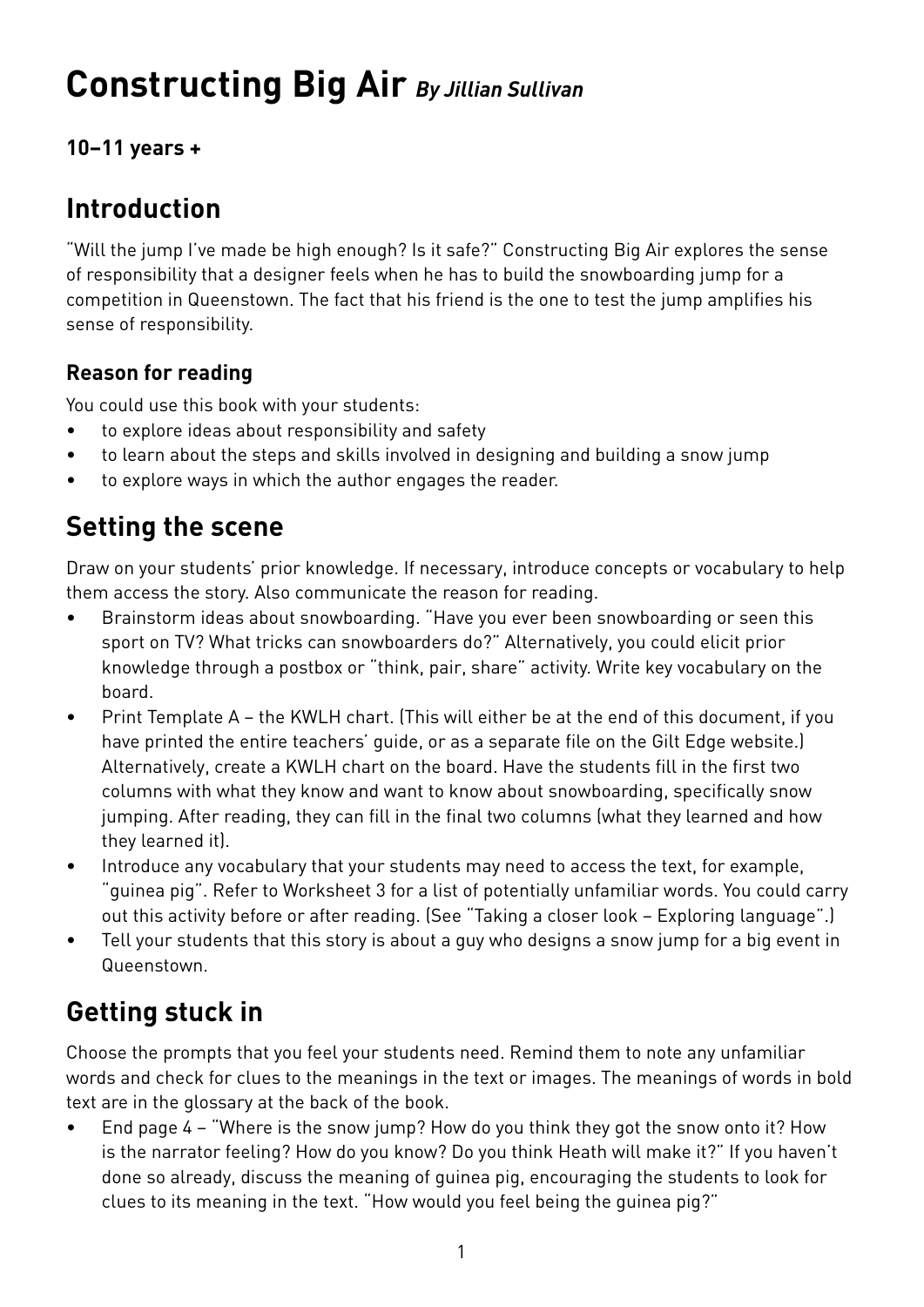- End page 5 "Were you right? What's a 540? What does 'give the all clear' mean?"
- End page 7 Check that your students understand that the story has gone back in time. "Why can't the narrator (the designer) do the jump himself? What skills might he need to design a snow jump?"
- End page 11 "What does the narrator do when he checks out the site? What is the most important thing he needs to decide? What skills can you see he needs so far?"
- End page 13 "What are the main things going on here?"
- End page 15 "What is the main thing going on here? How much work is involved in building the ramp? Does this surprise you? Why or why not? How much do you think it would cost?"
- End page 17 "What is the narrator's concern here?"
- End page 19 "What things does the narrator do here to make sure the riders are safe?"
- End page 21 "How relaxed do you think the narrator is? What makes you say that?"
- End page 23 "What's a 720? How is the narrator feeling now? What makes you say that?"

## **Taking a closer look**

Choose suggestions that suit your students and reason for reading.

### **Exploring ideas and opinions**

- Ask for your students' opinions of the story and encourage them to justify those opinions.
- Have the students complete Worksheet 1 (the three-level thinking guide) and discuss their responses in pairs, in small groups, or as a class.
- Your students could summarise the main steps that the narrator takes to design and build the jump, referring in particular to pages 8 through 15.
- Refer to the narrator's statement "I try to design jumps that give thrills to both the riders and the spectators" (page 7). "What else is the narrator concerned about when designing a snow jump?" Elicit the idea of safety and discuss the sense of responsibility the narrator feels. "How dangerous do you think this sport is? Would you want to design a snow jump like this? Why or why not?" You could also discuss the students' opinions on spending money on this sort of sporting event.
- Have your students revisit the text and identify ways that the narrator makes sure the jump is safe. Their ideas might include that he puts salt on the snow, measures and calculates things carefully, takes photos, does drawings, makes sure the run-out area is smooth, checks the weather, puts a worker at the bottom of the steps to limit the number of riders, makes sure the jump is well lit, keeps an eye on the jump, and places workers on the side to maintain the snow. The students could align the safety precautions with their summaries of the main steps the narrator takes to create the jump.
- Have the students complete the KWLH chart with things they've learned about snow jumping.

### **Exploring character**

• "What sort of person do you think the narrator is? What about Heath? What makes you say that?" Have the students use their summarises of the steps involved in creating the jump to identify the skills and characteristics they think the narrator has.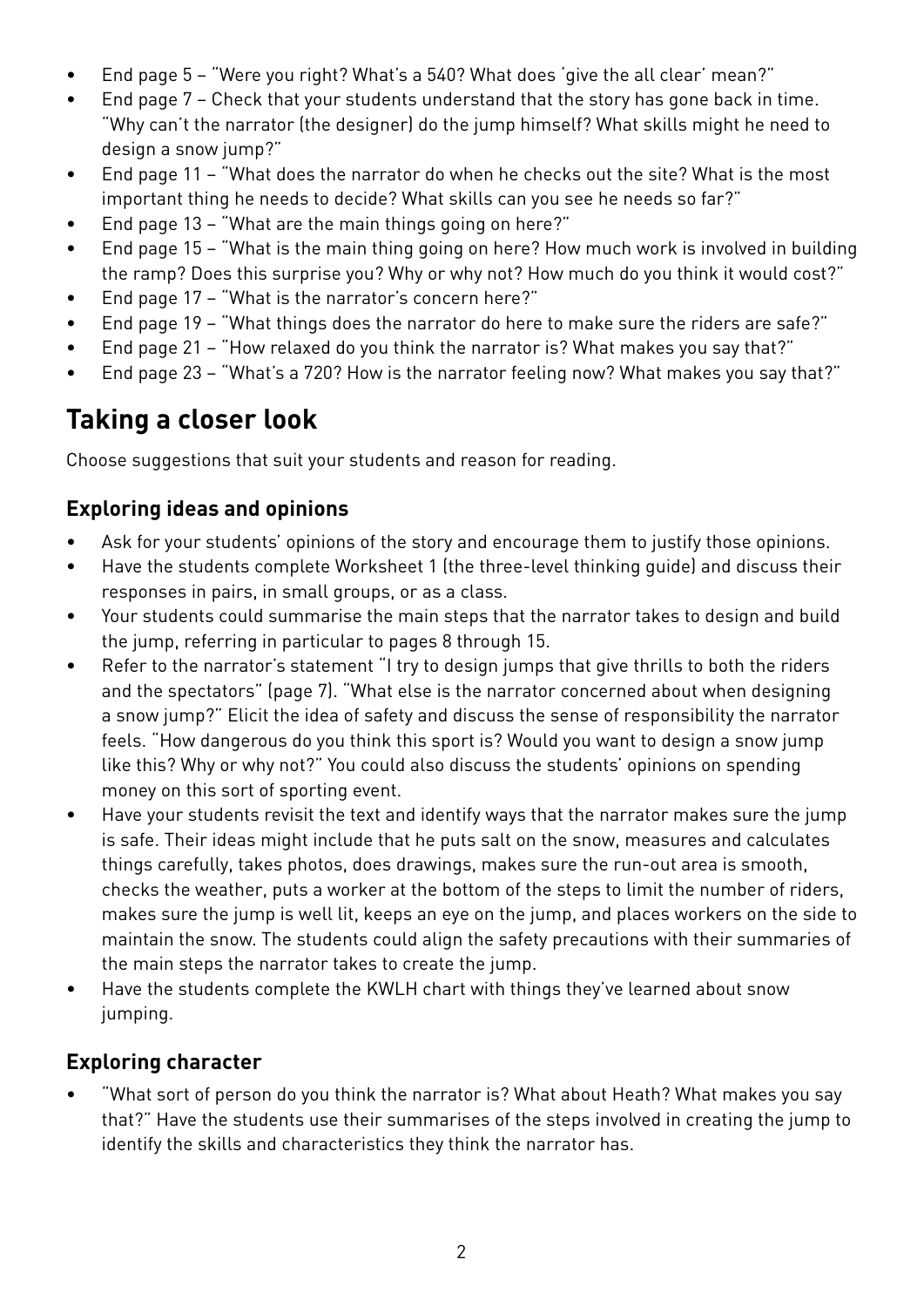### **Exploring structure**

• Give the students the statements from Worksheet 2 and have them sequence them in the correct order. You may need to support your students to identify the difference between the order in which the story presents the events and the order in which the events actually happened. You could use the worksheet to identify the "order in the story" first. You could then create a class timeline that shows the "order in time". (Note that the information on pages 6 to 16 happens before that on pages 2 to 5 and pages 17 to 23. Also note the shift to the present tense on page 8, even though the information is in the past. Your students might identify that some of the statements aren't actually events but concepts that apply at any time, for example, "The riders need to be going twenty kilometres per hour to clear the gap.")

### **Exploring language**

- Cut out the words and definitions from Worksheet 3 and muddle them up. Hand them out to individual students and have them find their correct "partner".
- As an alternative to the above, divide the class into two groups and have them complete Worksheet 4a and Worksheet 4b respectively. This activity involves the students in creating the definitions, which they then use to test the other group.
- Your students could work in small groups to cluster vocabulary (from the worksheet, their earlier brainstorming, and/or the text) into sets of their choice, for example, snowboarding moves, words to do with the jump, words for types of people – or even nouns, adjectives, verbs, and adverbs. They could also practise using the words in sentences.
- Explore some of the ways in which the author engages the reader. You could refer to the way she begins the story "in the action" before going back in time, asks rhetorical questions (especially on pages 3, 4, and 21), uses the present tense for past action (see page 8), relates the events from the designer's point of view, uses casual and/or slang language, and so on.
- Have your students complete Worksheet 5 the cloze activity.

## **Moving beyond the text**

Choose activities that suit your students and reason for reading.

### **Reading**

• Read the GO for IT magazine designed to complement this book – White Slide.

### **Writing**

- Write a review of Constructing Big Air. Remember that a review should give people insight into the story (without telling them the plot) and help them decide whether they want to read it or not. Outline your likes and dislikes and reasons for them. Discuss things like whether you find the title engaging, whether the presentation of the designer's point of view is effective, and so on.
- Write a job application to build a snow jump, outlining your skills and the safety precautions you will take.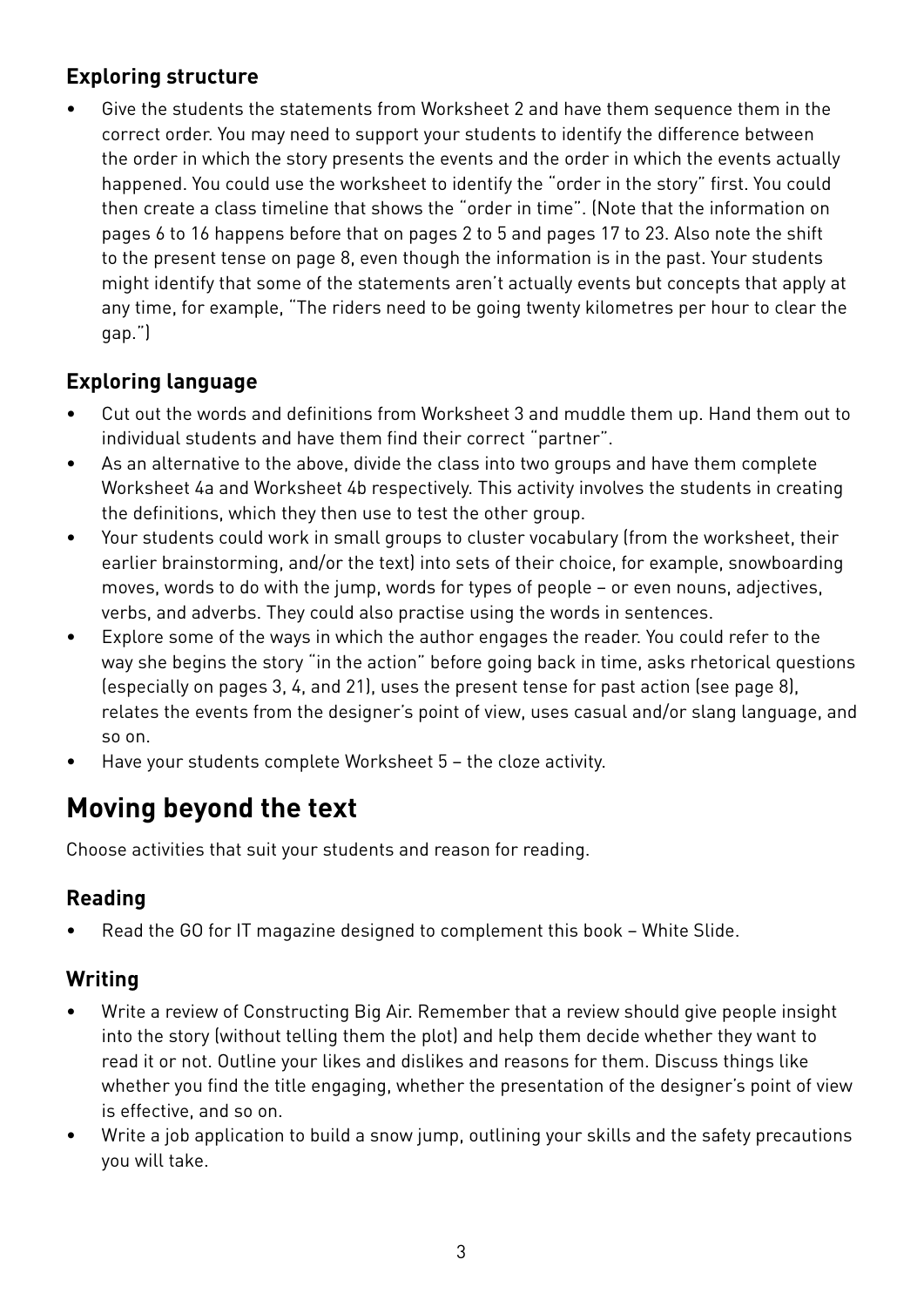### **Research**

• Research more about snowboarding, including its history, its dangers, and its popularity worldwide.

## **Debating**

• Hold a class debate on whether cities should spend money on events for dangerous sports like snow jumping.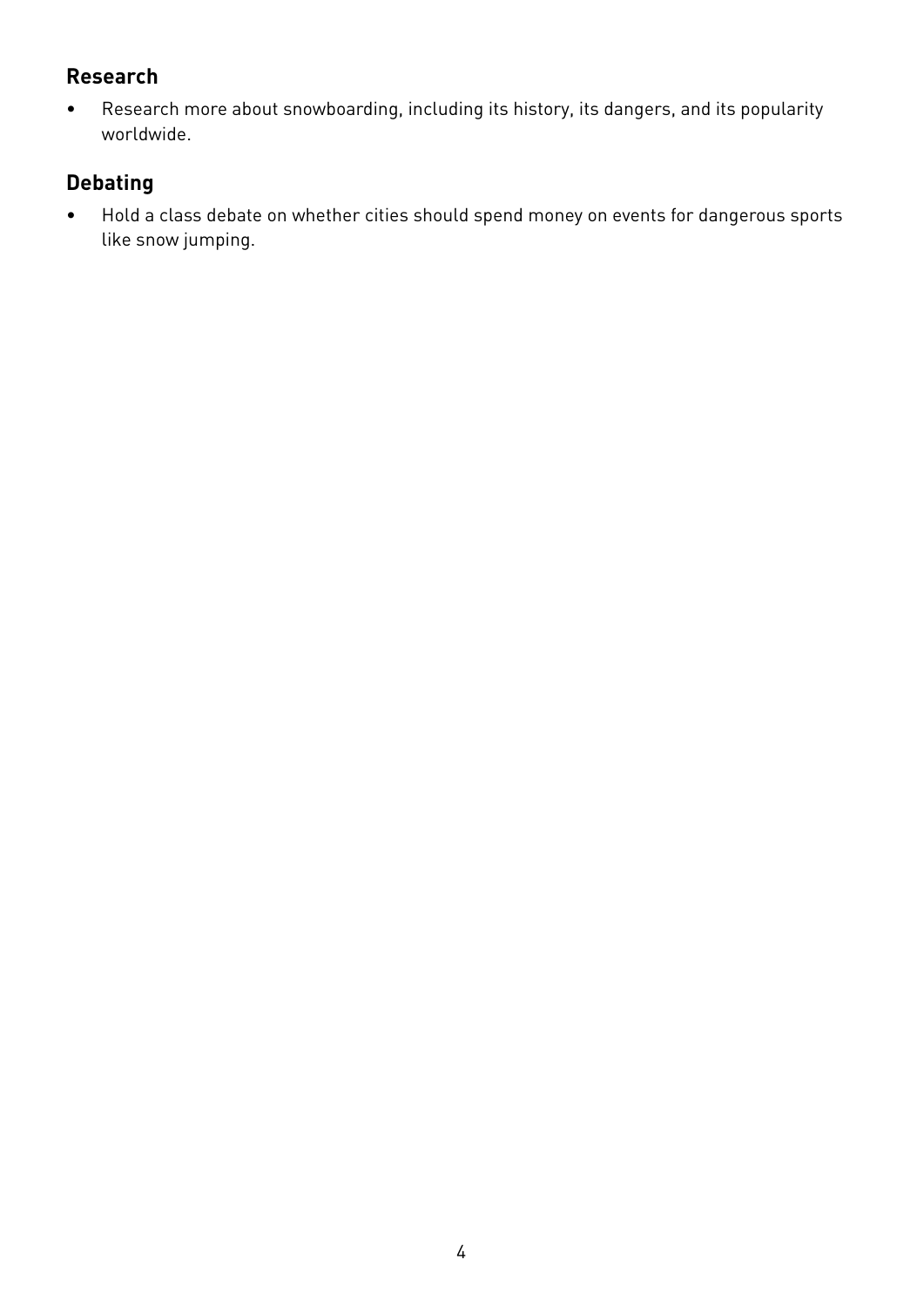## **Constructing Big Air – Three-level thinking guide**

- Level 1 Reading on the lines (interpreting what the text says on a literal level)
- Level 2 Reading between the lines (inferring, or interpreting what the text might mean)
- Level 3 Reading beyond the lines (evaluating ideas by relating them to other knowledge)

Students write "agree" or "disagree" beside each statement and then discuss their responses in pairs, in groups, or as a class. The value of this activity lies in the discussion it generates as students justify their views. The activity is not intended as a test for comprehension.

| <b>LEVEL1</b>                                                      | Agree/disagree |
|--------------------------------------------------------------------|----------------|
| The Big Air jump is a snow jump high in the mountains.             |                |
| Heath only just clears the gap.                                    |                |
| Salt keeps the snow soft.                                          |                |
| The Big Air competition is held in Queenstown.                     |                |
| The site for the jump is an old skating rink.                      |                |
| The higher the drop-in ramp, the shorter the gap.                  |                |
| The drop-in ramp is seven metres high.                             |                |
| The gap before the landing is fourteen metres long.                |                |
| The riders must go twenty kilometres per hour to get over the gap. |                |
| The tower is built three weeks before the event.                   |                |
| The run-out area needs to slope away from the landing.             |                |
| The planks nailed to the ramp stop the snow from sliding down.     |                |
| The competition takes place during the day.                        |                |

Sheet 1 of 2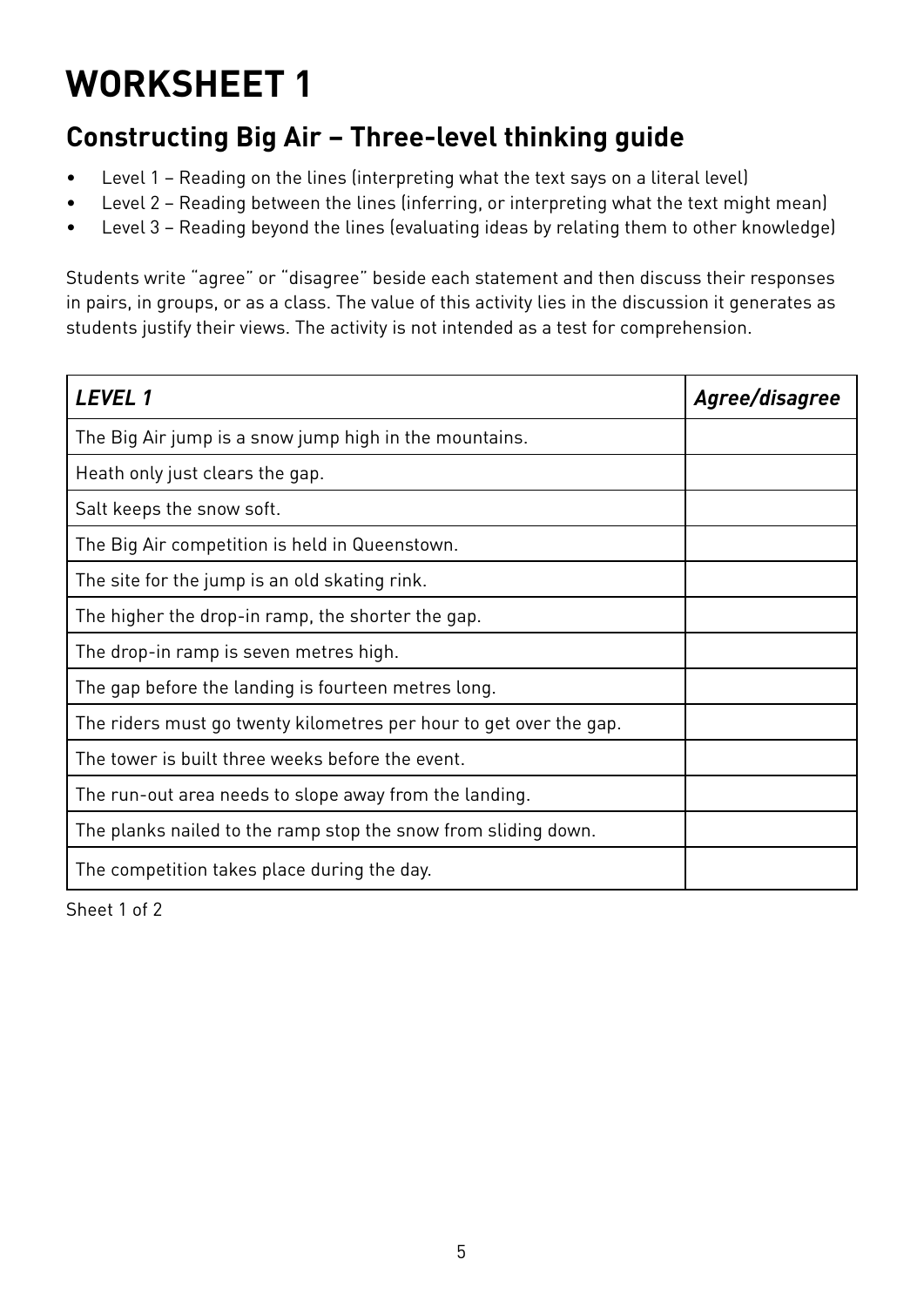| <b>LEVEL 2</b>                                                  | Agree/disagree |
|-----------------------------------------------------------------|----------------|
| Heath is crazy to be the guinea pig.                            |                |
| Heath makes sure the jump is safe for everyone else.            |                |
| The job of building the jump is a huge responsibility.          |                |
| The designer can't test the jump himself.                       |                |
| The designer is very good at mathematics.                       |                |
| The designer builds the ramp for the competition organisers.    |                |
| The designer is very good at seeing where the jump will go.     |                |
| The jump tower is a temporary structure.                        |                |
| It is good that it snows before the competition.                |                |
| The designer's biggest fear is rain.                            |                |
| The designer is disappointed after three months of hard work.   |                |
| LEVEL <sub>3</sub>                                              | Agree/disagree |
| Designing snow jumps requires previous snow-jumping experience. |                |
| Designing snow jumps takes a lot of skill and intelligence.     |                |
| Snow jumping is a spectator sport.                              |                |
| Practice makes perfect.                                         |                |

#### Sheet 2 of 2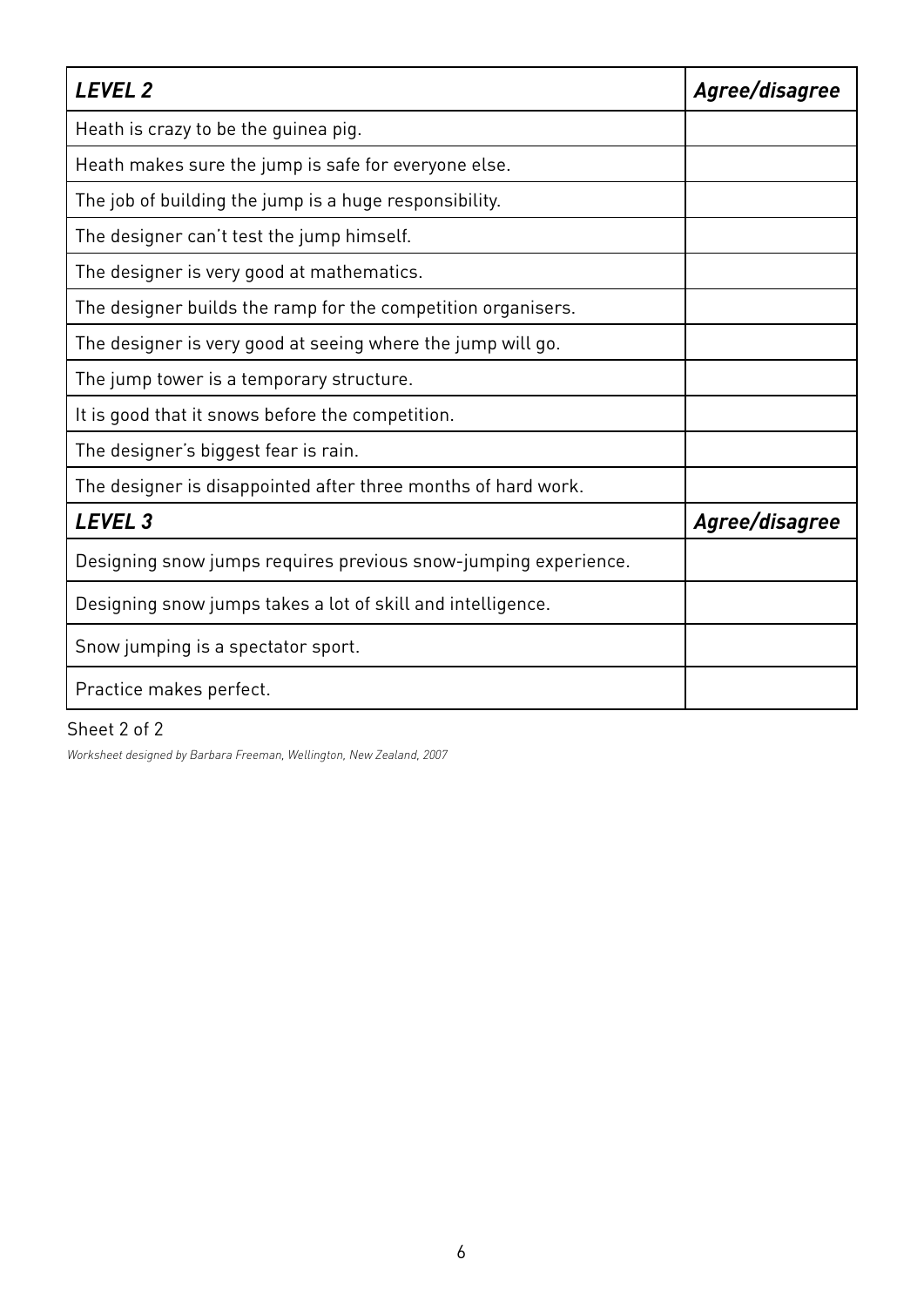## **Constructing Big Air – Restore the order**

Photocopy this worksheet. Cut out the statements and mix them up, keeping an intact master copy for yourself. Give each student a statement. Ask them to arrange themselves so that their statements are in the order of the story. To check that the order is correct, they can read their statements aloud in turn.

Ten metres up the tower, my friend Heath bends to strap into his snowboard.

Heath is the one willing to be the guinea pig and try out the jump for everyone's safety.

I throw handfuls of salt onto the snow to harden it.

I give the all clear, and the riders grab their boards.

Three months earlier, I had been given the job of building the jump.

I have to check out the site.

I take photos of the site and make measurements.

The most important thing is the design of the drop-in ramp.

The riders need to be going twenty kilometres per hour to clear the gap.

A scaffold company starts building the tower two weeks before the event.

Boards are attached to the sides of the ramp to hold the snow in.

A local ski resort provides truckloads of snow.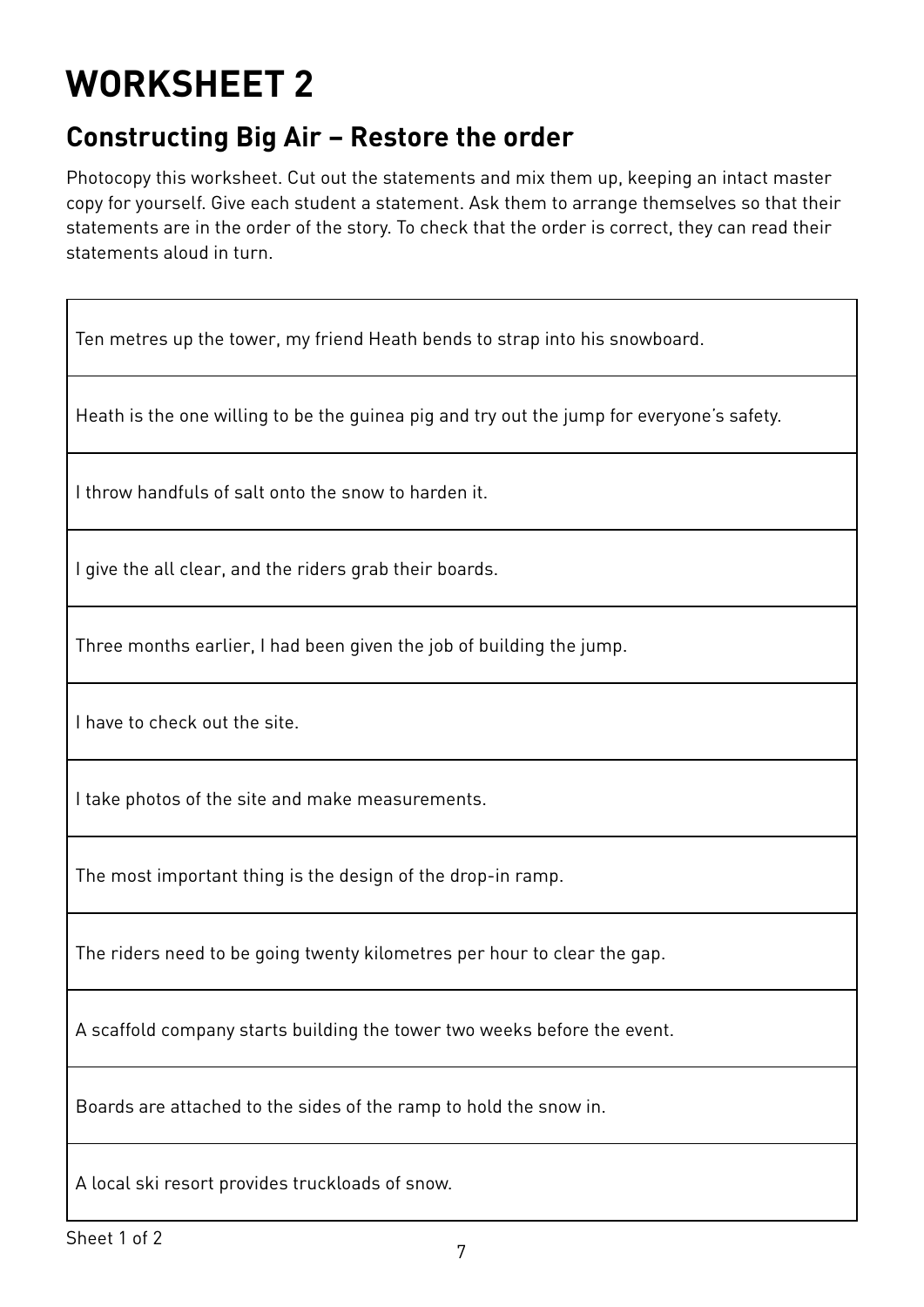Ten metres up the tower, my friend Heath bends to strap into his snowboard.

Heath clears the gap and stomps his landing.

I am very relieved.

The riders rush to get as many practice jumps in as possible.

Spotlights shine on the gap and the landing area.

The spectators begin to arrive.

The competition begins.

Three months of hard work have paid off.

#### Sheet 2 of 2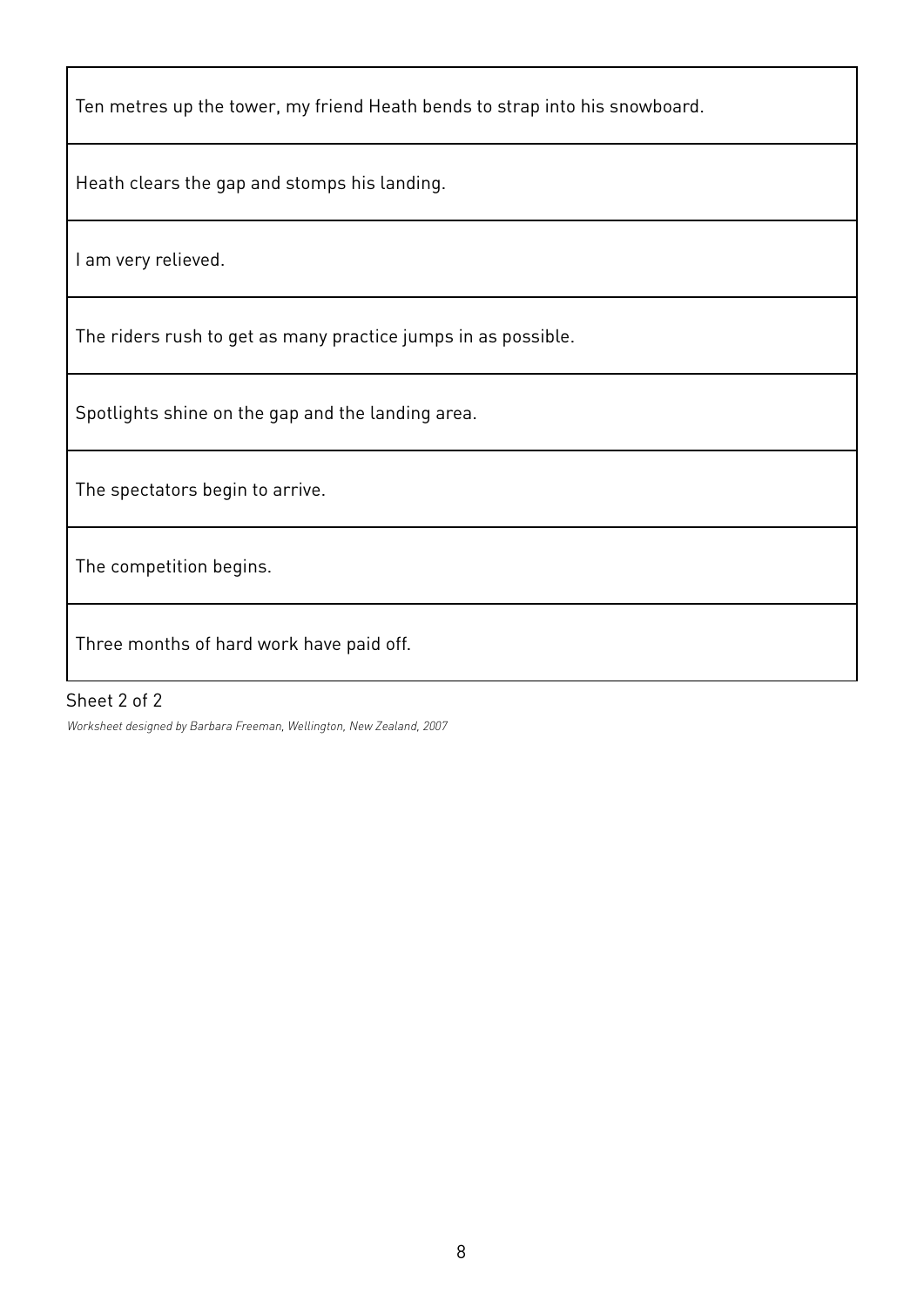## **Constructing Big Air – Match the meaning**

Cut out the words and definitions, muddle them up, and have your students match them.

| Word          | <b>Definition</b>                                                         |
|---------------|---------------------------------------------------------------------------|
| gap           | the space between the take-off ramp and the landing area                  |
| <b>VIP</b>    | very important person                                                     |
| massive       | very large                                                                |
| guinea pig    | someone used in an experiment, usually to test the safety of<br>something |
| 540           | a move where the jumper spins one and a half times around<br>sideways     |
| spectators    | people who watch a sport or event                                         |
| site          | the place where an activity happens                                       |
| calculating   | using mathematics to work something out                                   |
| drop-in ramp  | the steep ramp that riders go down at the top of a jump                   |
| take-off ramp | the upward-curving part of the ramp at the bottom of a jump               |
| nail          | to perform perfectly (slang)                                              |

Sheet 1 of 2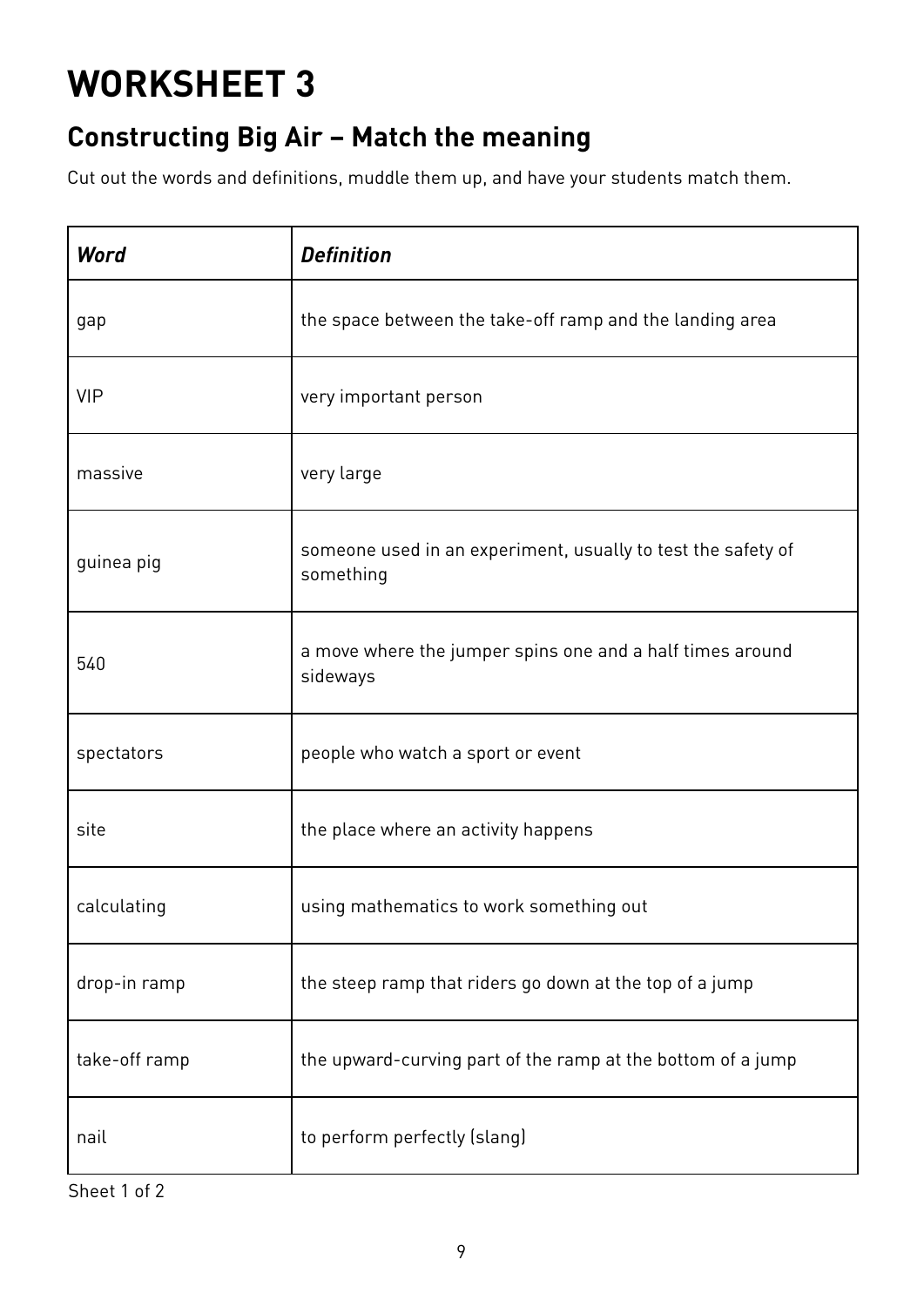| Word         | <b>Definition</b>                                          |  |
|--------------|------------------------------------------------------------|--|
| scaffold     | a supporting structure, usually made out of steel          |  |
| run-out area | the place where riders come to a stop after landing a jump |  |
| emcee        | "master of ceremonies", or host of a show                  |  |
| amped        | amplified, playing very loudly (slang)                     |  |
| 720          | a move where the jumper spins twice around sideways        |  |

Sheet 2 of 2

Note that some words above may have other meanings in other contexts.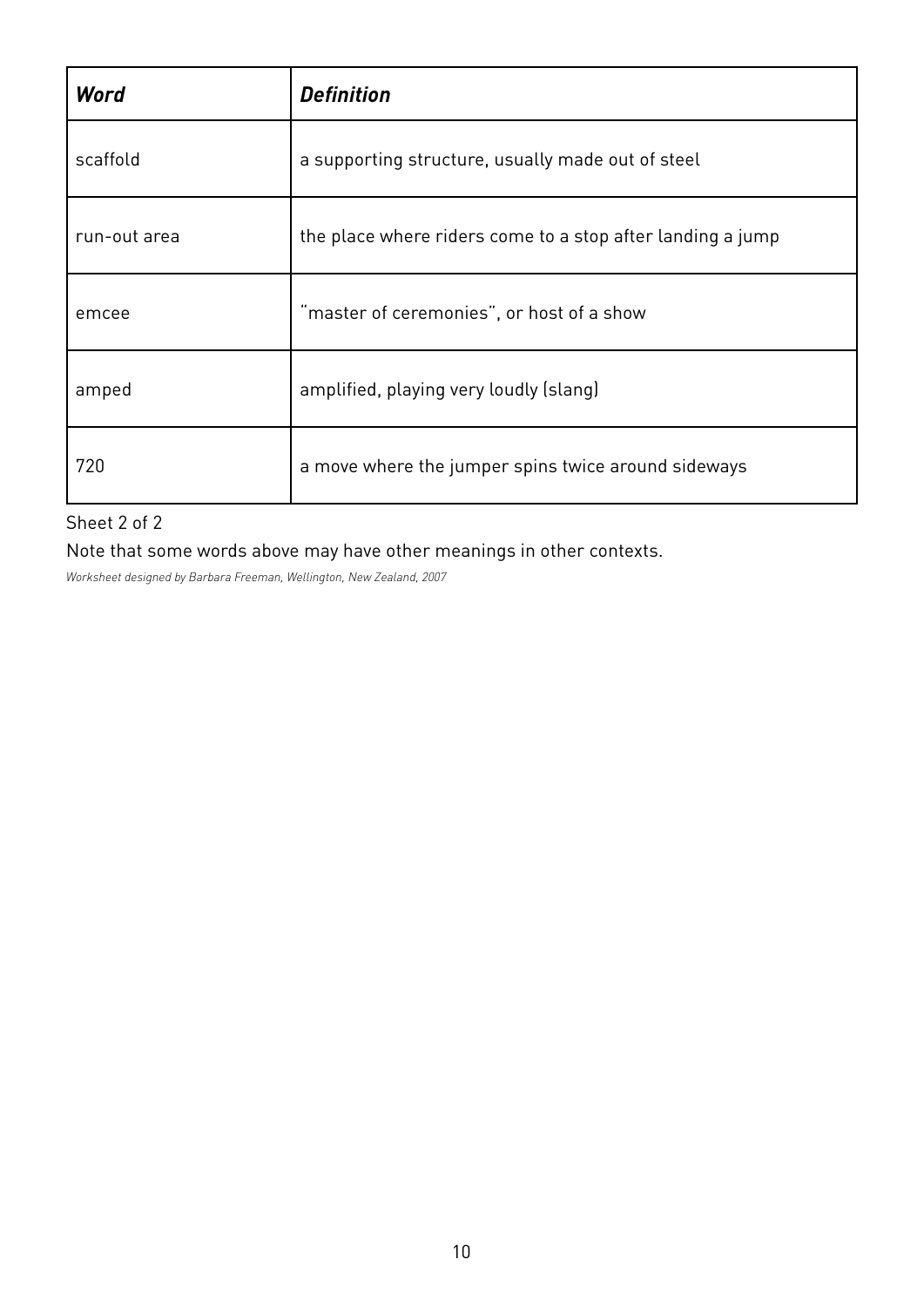# **WORKSHEET 4a – GROUP A**

## **Constructing Big Air – Vocab swap**

- Divide the class into two groups and give half Worksheet 4a and half Worksheet 4b.
- In the second column, each group writes definitions for the words in the first column. Where a word has more than one meaning, they may need to check the page listed.
- They then fold the first column out of sight and swap sheets with the other group.
- That group guesses the original word and writes it in the third column. They can go to the page listed if they need help. For an extra challenge, they can guess without referring to the page.
- You could make this a fun competition and give points for every correct word.

| <b>Word</b>          | <b>Definition (Group A)</b> | <b>Word (Group B)</b> |
|----------------------|-----------------------------|-----------------------|
| gap (p. 3)           | (p. 3)                      |                       |
| massive (p. 4)       | (p. 4)                      |                       |
| 540 (p. 5)           | (p. 5)                      |                       |
| site (p. 8)          | (p. 8)                      |                       |
| drop-in ramp (p. 10) | (p. 10)                     |                       |
| nail (p. 10)         | (p. 10)                     |                       |
| run-out area (p. 12) | (p. 12)                     |                       |
| amped (p. 20)        | (p. 20)                     |                       |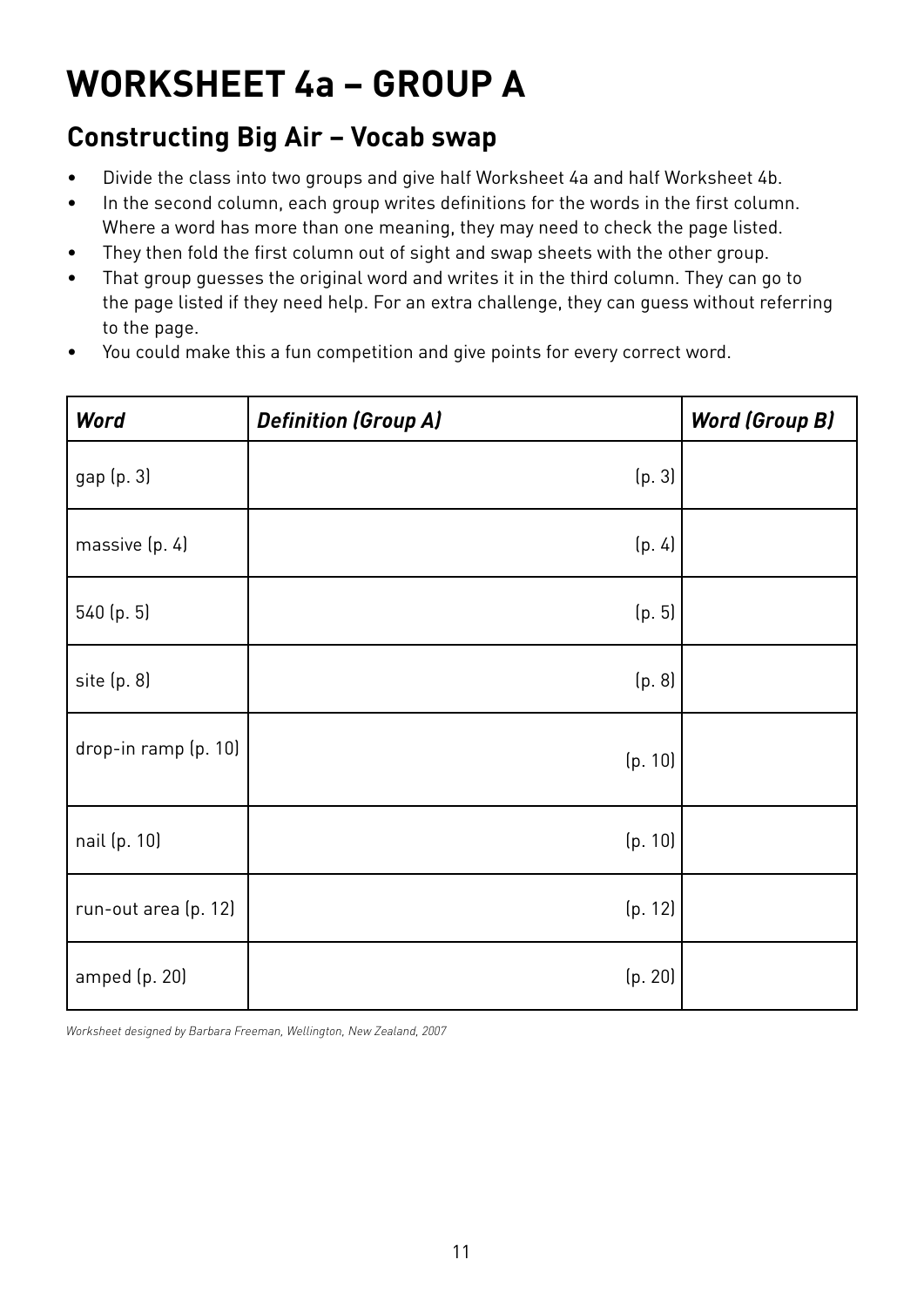# **WORKSHEET 4b – GROUP B**

## **Constructing Big Air – Vocab swap**

- Divide the class into two groups and give half Worksheet 4a and half Worksheet 4b.
- In the second column, each group writes definitions for the words in the first column. Where a word has more than one meaning, they may need to check the page listed.
- They then fold the first column out of sight and swap sheets with the other group.
- That group guesses the original word and writes it in the third column. They can go to the page listed if they need help. For an extra challenge, they can guess without referring to the page.
- You could make this a fun competition and give points for every correct word.

| <b>Word</b>           | <b>Definition (Group B)</b> | <b>Word (Group B)</b> |
|-----------------------|-----------------------------|-----------------------|
| VIP(p. 4)             | (p. 4)                      |                       |
| guinea pig (p. 4)     | (p. 4)                      |                       |
| spectators (p. 7)     | (p. 7)                      |                       |
| calculating (p. 9)    | (p. 9)                      |                       |
| take-off ramp (p. 10) | (p. 10)                     |                       |
| scaffold (p. 12)      | (p. 12)                     |                       |
| emcee (p. 18)         | (p. 18)                     |                       |
| 720 (p. 22)           | (p. 22)                     |                       |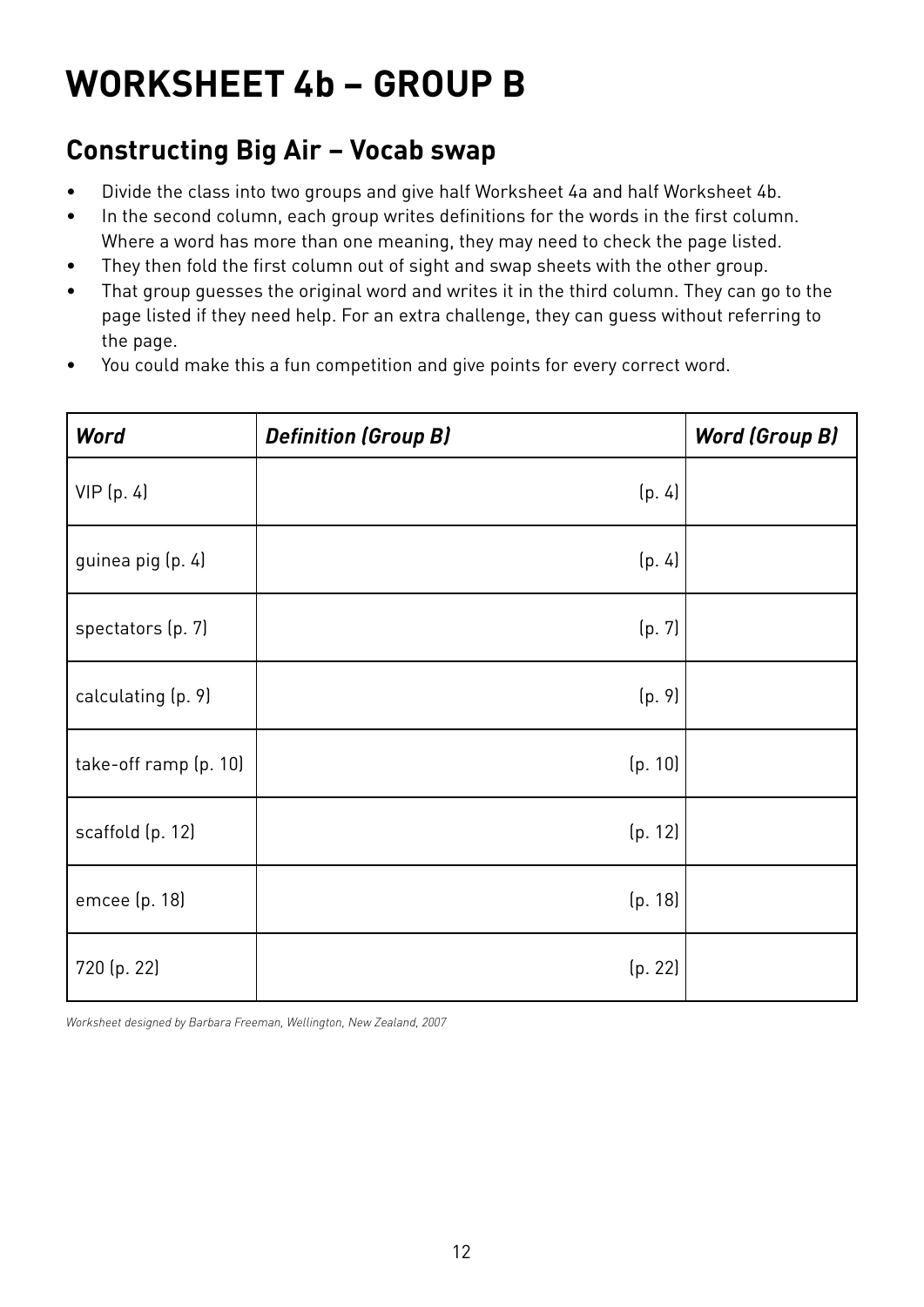## **Constructing Big Air – Fill in the gaps**

Add your own words in the spaces to make this passage come alive!

| By five o'clock the lights are  and on. I've placed  all the way down       |
|-----------------------------------------------------------------------------|
| the tower so that it  like daylight on the run-in ramp. Spotlights          |
| on the gap so the riders don't feel like  are launching out over            |
| Lights shine on the  too. Each light  placed so it won't shine              |
| in the snowboarder's                                                        |
| Just as the sun starts , the spectators begin to arrive. The judges are set |
| up and  in their tent. The DJ has the music  up. The competition            |
| is  to begin.                                                               |
| Try writing your own ending to the story.                                   |